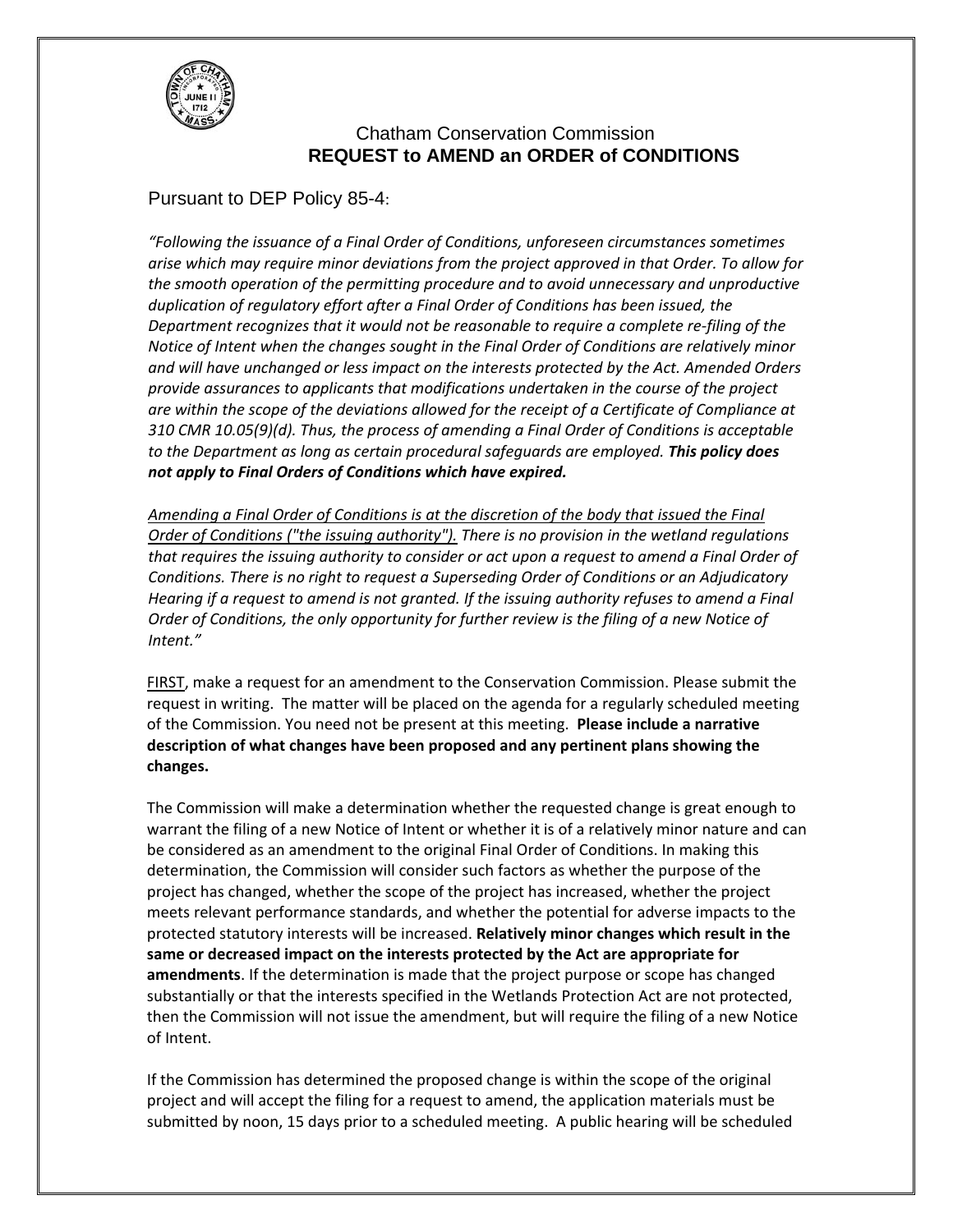with the Commission. The applicant/representative must be present at the hearing. Through the hearing discussion, the Commission will determine whether the proposed changes are acceptable and if so will issue an amended Order of Conditions which may include additional conditions.

The granting of an Amended Order of Conditions does not change the original issuance date of the Order of Conditions.

There is no right to request a Superseding Order of Conditions from DEP or an adjudicatory hearing if a request to amend is not granted. If the Commission denies the request to amend, the only opportunity for further review is to file a new Notice of Intent.

 If the Conservation Commission determines that an amendment to the Order of Conditions is acceptable, see filing directions below:

### **DIRECTIONS FOR FILING A REQUEST TO AMEND AN ORDER OF CONDITIONS**

- $\triangleright$  By the filing deadline, submit the detailed written request to amend the existing Order of Conditions in writing with supporting documentation. At a minimum the request must include the specific changes, the DEP file number, name and address of the owner, the applicant and the address of project site.
- $\triangleright$  Submission must include 12 (twelve) packets, each of which include the revised plan noting the proposed changes; the Special Conditions pages from the original Order; locus maps showing the location of the property; any other supporting documents the applicant feels pertinent. **These items must be collated.**
- $\triangleright$  Include a check made out to the Town of Chatham in the amount of **\$20.00** for advertising together with **\$50.00** for the local filing fee.
- $\triangleright$  ALSO: Send one copy of the letter of request and one copy of the revised plans to the Department of Environmental Protection: DEP, Southeast Region 20 Riverside Drive Lakeville, MA 02347
- $\triangleright$  NOTIFY abutters within 100 feet of the property registered return receipt or hand delivery. Proof of notification (receipt of mailing) is to be submitted to the Commission at the time of application. A certified list of current abutters must be obtained from the Assessors' Dept. The Assessors require 10 days notice, so please plan ahead - (508)945-5103.

Revised December 2012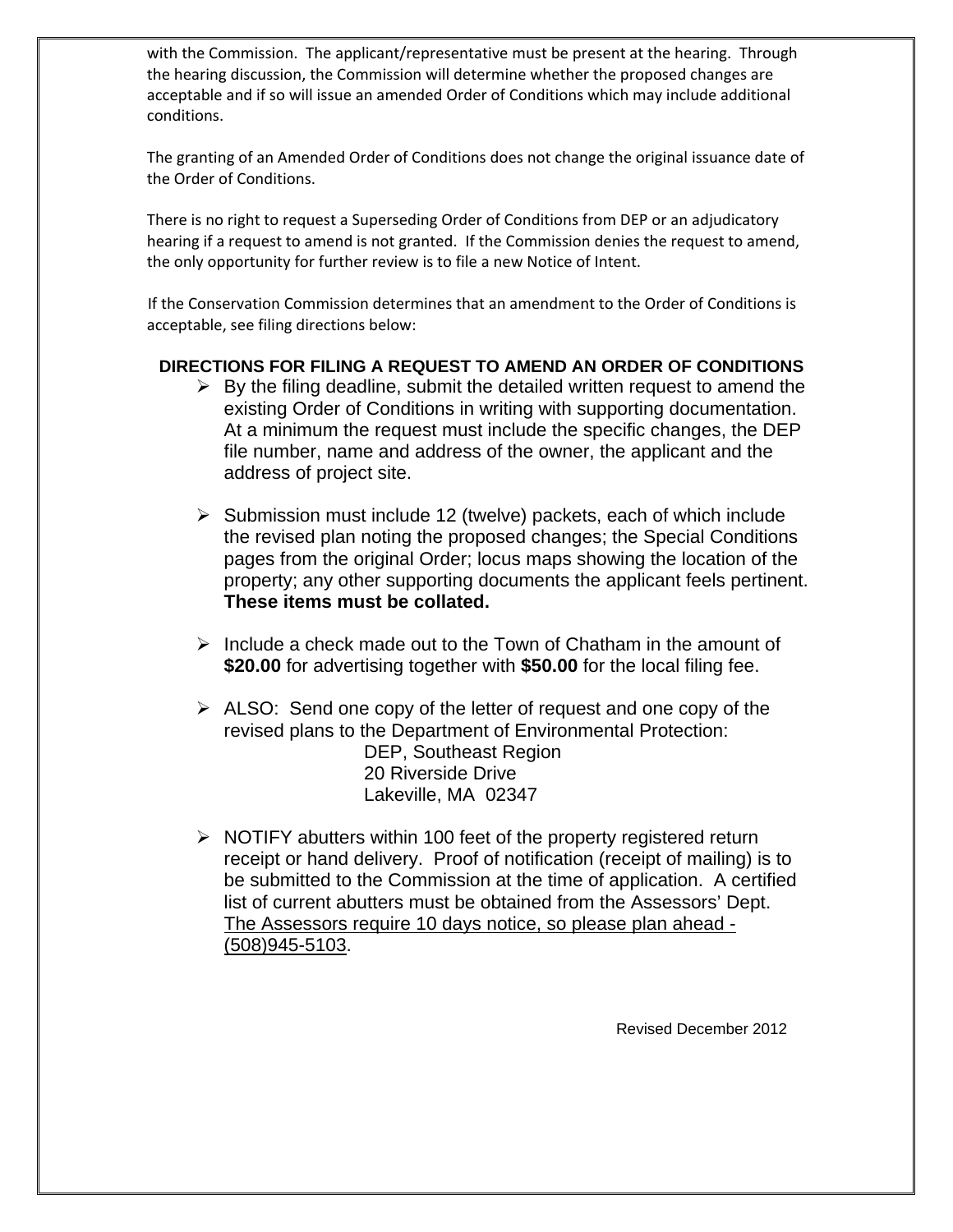

 TOWN OF CHATHAM Conservation Commission

# **SITE ACCESS AUTHORIZATION**

**I (We) hereby authorize the individual members of the Chatham Conservation Commission and its agents to enter upon the referenced property for the purpose of gathering information regarding the application filed with the Commission pursuant to the Wetlands Protection Act (MGL Ch 131, s. 40) and/or the Chatham Wetlands Protection Bylaw (Chapter 272).** 

**Additionally, if an Order of Conditions is issued for the project, I (we) grant permission for Commission members and the Commission's agents to enter the above referenced property for the purpose of inspecting for compliance with the Order of Conditions. This site access authorization is valid until a Certificate of Compliance is issued by the Conservation Commission.** 

|  | Date________________                                                    |
|--|-------------------------------------------------------------------------|
|  |                                                                         |
|  | (If other than owner, please state whether tenant, agent or other)      |
|  |                                                                         |
|  |                                                                         |
|  |                                                                         |
|  | Cell: _______________________________<br>Fax: _________________________ |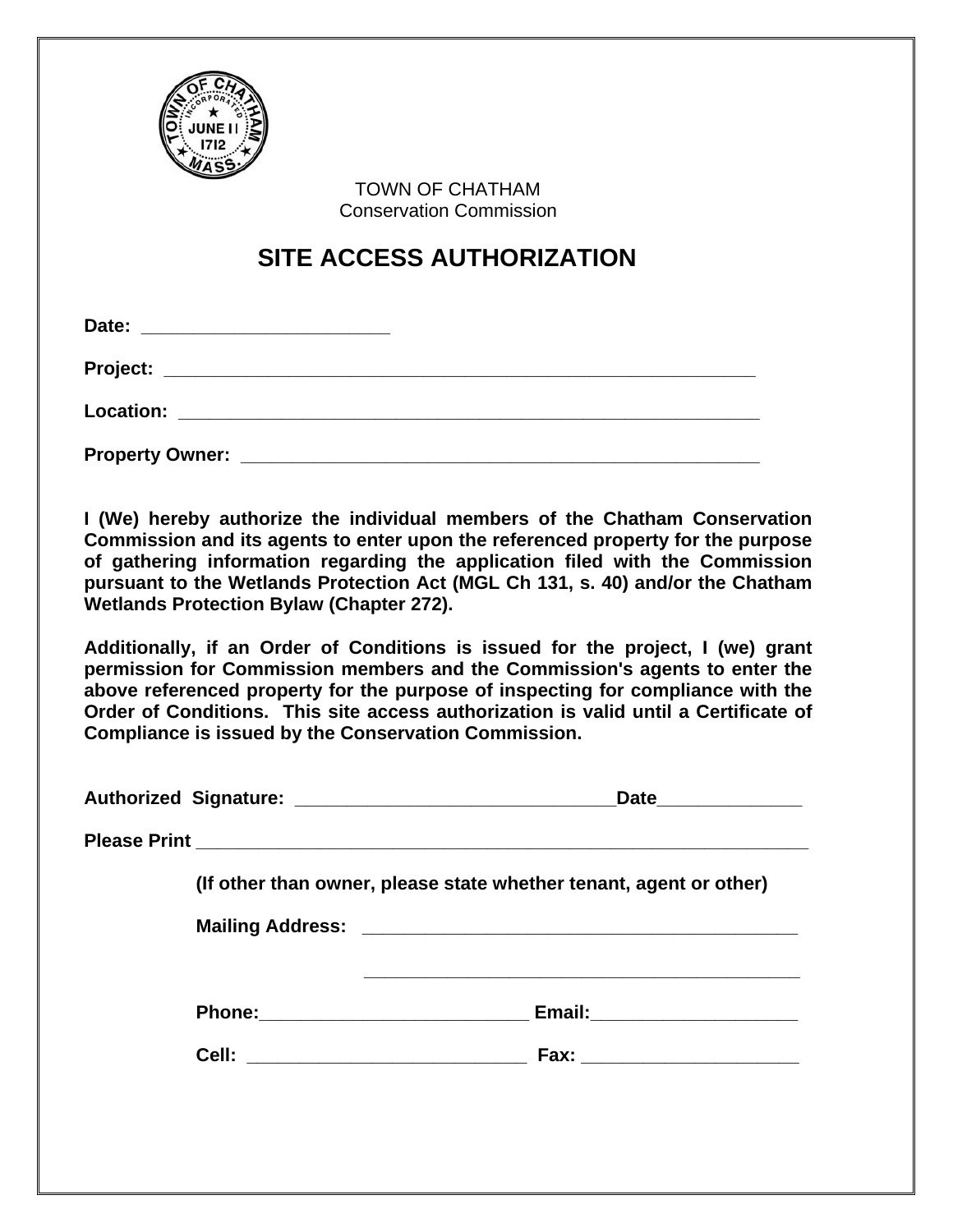## ABUTTER NOTIFICATION LETTER

Date:

Subject: Upcoming Chatham Conservation Commission Public Hearing

Dear Property Owner:

As an abutter within 100ft of a proposed project, please be advised that a *Request to Amend an Order of Conditions* has been filed with the Chatham Conservation Commission. A public hearing will be held by the Conservation Commission to review the proposal. Below is the pertinent information regarding this application.

| <b>APPLICANT:</b>      |                                                                                                                                                                                               |  |
|------------------------|-----------------------------------------------------------------------------------------------------------------------------------------------------------------------------------------------|--|
| <b>PROJECT ADDRESS</b> | or LOCATION: ____________________________                                                                                                                                                     |  |
|                        | Assessors Map Parcel                                                                                                                                                                          |  |
|                        |                                                                                                                                                                                               |  |
|                        |                                                                                                                                                                                               |  |
| Address:               |                                                                                                                                                                                               |  |
| <b>PUBLIC HEARING:</b> | <b>Chatham Town Annex</b><br>261 George Ryder Road<br>(lower level)                                                                                                                           |  |
|                        | Date:<br>Time: Meeting starts at 7pm unless otherwise posted.                                                                                                                                 |  |
|                        | The applications and plans are available for review at the Conservation Office,<br>261 George Ryder Road, Chatham<br>Monday through Thursday, 7am - 4pm; Friday 7am-12:30pm<br>(508)945-5164. |  |
|                        |                                                                                                                                                                                               |  |